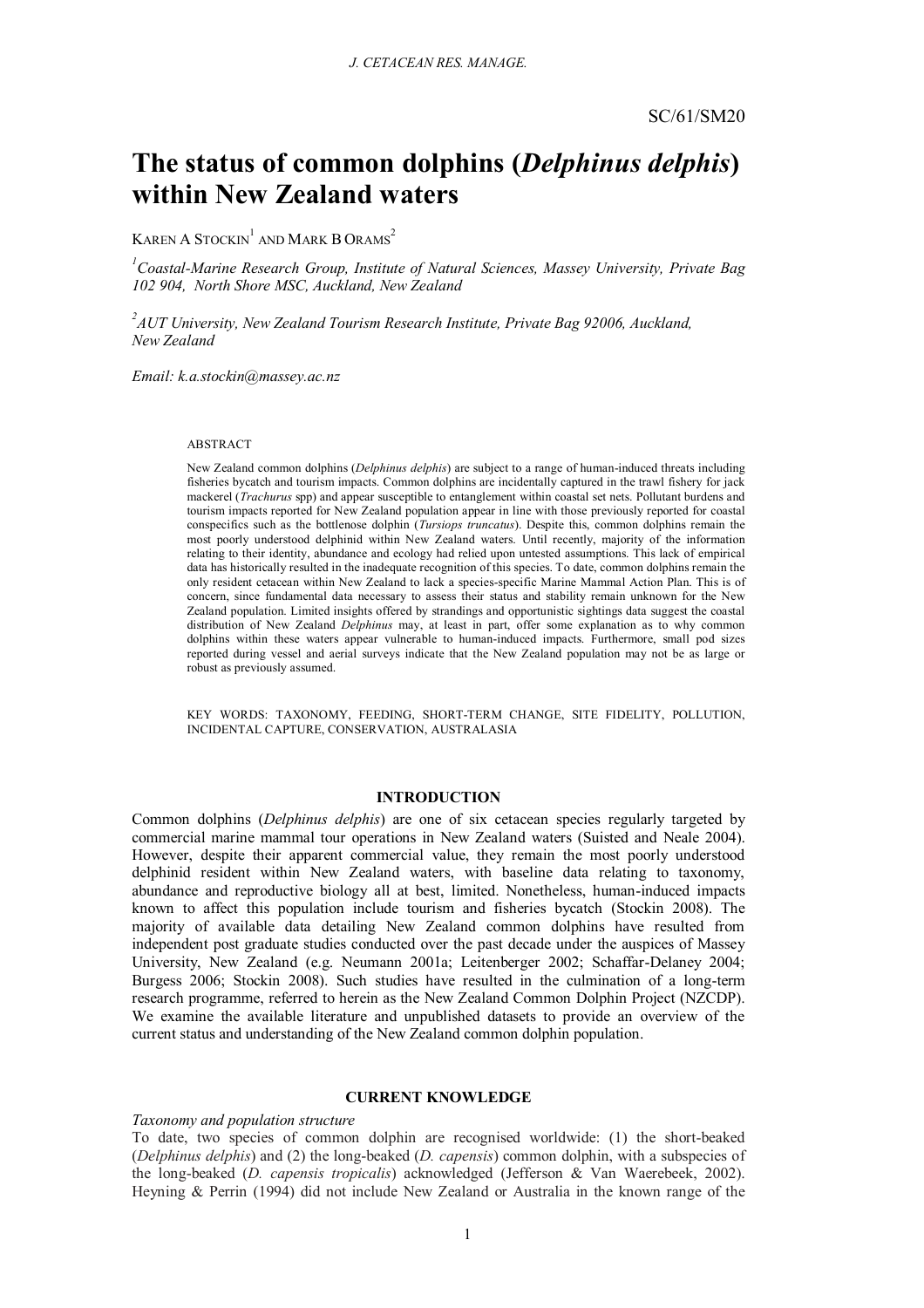long-beaked common dolphin; they found no information nor morphological data that would indicate the species was present. Rice's (1998) statement that specimen(s) of long-beaked common dolphin have been identified from New Zealand was apparently based on an inaccurate citation of Heyning & Perrin (1994) (D. W. Rice, pers. comm., and W. F. Perrin, pers. comm.). Some putative evidence of *D. capensis* in New Zealand waters was provided by Bernal et al. (2003) who suggested that common dolphins exhibiting long rostra, as photographed in New Zealand by Doak (1989; Plates 34A, 34B), are long-beaked common dolphins. However, as Amaha (1994) and Jefferson & Van Waerebeek (2002) highlighted, neither New Zealand nor Australian common dolphins neatly fit the morphological description of either *D. delphis* or *D. capensis*. Currently, 50+ skulls recovered from the New Zealand population are being prepared for additional morphometric analyses (NZCDP, unpubl. data).

The taxonomic status of the New Zealand common dolphin was recently assessed using 92 samples analysed for 577 base pairs (bps) of the mtDNA control region (D-loop) (Stockin 2008; Stockin *et al.* in review). The New Zealand samples were subsequently compared with 177 published sequences (370bp) from eight different populations including short- and long-beak morphotypes (short-beaked: Eastern North Atlantic, Eastern Central Atlantic, Western North Atlantic, Mauritania, Argentina, and North Pacific; long-beaked: North Pacific and South Africa, Natoli *et al.* 2006). The New Zealand population revealed high genetic variability (gene diversity  $= 0.991$ , nucleotide diversity  $= 0.018$ ). A total of 65 different haplotypes were identified, three of which were shared with other short-beaked populations (Eastern North Atlantic, Argentina and North Pacific) and a further three with long-beaked populations (North Pacific and South Africa). The New Zealand population showed significant genetic differentiation ( $F_{ST}$  analysis) when compared with all other populations except the short-beaked North Pacific population. The  $\Phi$ st analysis confirmed these results but also indicated no significant differentiation when compared to the Western North Atlantic population (Stockin *et al.* in review).

Rooted Neighbour-Joining (NJ) and Bayesian trees were reconstructed using all 152 haplotypes and a homologous sequence of a pantropical spotted dolphin (*Stenella attenuata*) used as an outgroup (LeDuc *et al.* 1999). Although the Bayesian tree identified more lineages than the NJ tree, neither of those resolved any clustering consistent with geographical origins. Although not significant, the Tajima's D value was high ( $D = -1.234$ ,  $p = 0.077$ ) and the Fu's Fs was highly significant ( $f = -24.28$ ,  $p = 0.000$ ) indicating population expansion. The mismatch distribution analysis supported these results showing an unimodal distribution (Stockin *et al.* in review).

Intrapopulation structure within New Zealand waters was examined by comparison of three putative populations; coastal, Hauraki Gulf and oceanic. Shared haplotypes among putative populations were rare. The  $F_{ST}$  analysis indicated significant genetic differentiation between Hauraki Gulf individuals and the other putative populations, but not between coastal and oceanic groups (Stockin 2008). Within the Hauraki Gulf, a large shallow body of water on the northeastern coastline of the North Island (Figure 1), common dolphins occur year-round (Stockin *et al.* 2008a) and exhibit a higher degree of site fidelity compared with neighbouring waters (Neumann *et al.* 2002). These results suggest that differences in habitat choice and site fidelity may play a role in shaping the population structure of New Zealand common dolphins. However, the constraints of mtDNA and the need to apply nuclear markers prevent further discussion of population structure.

#### *Numbers and population trends*

Currently there are no abundance estimates available for New Zealand common dolphins, although a population analysis is underway for Hauraki Gulf waters, using a photo-identification catalogue comprising 600 marked individuals (NZCDP unpubl. data). Previous photoidentification undertaken in the Bay of Plenty (Figure 1) resulted in a catalogue of 408 distinguishable individuals (Neumann *et al.* 2002). A cross comparison of these catalogues is currently in progress. Thus, insight into population size has primarily been derived from sightings data collected during vessel and aerial surveys. While dedicated vessel surveys in the Hauraki Gulf (Stockin 2008) and Bay of Plenty (Neumann 2001a) have been conducted, all aerial and other vessel surveys undertaken elsewhere around the New Zealand coastline have focused on alternative species e.g. Hector's dolphin (*Cephalorhynchus hectori hectori*), Maui's dolphin (*C. h. maui*) and humpback whale (*Megaptera novaeangliae*). As such, *Delphinus* data collected as part of these surveys represent opportunistic sightings only*.* Aerial surveys conducted off west coast North Island (DoC unpubl. data), west coast South Island (Rayment *et al.* unpubl. data), east coast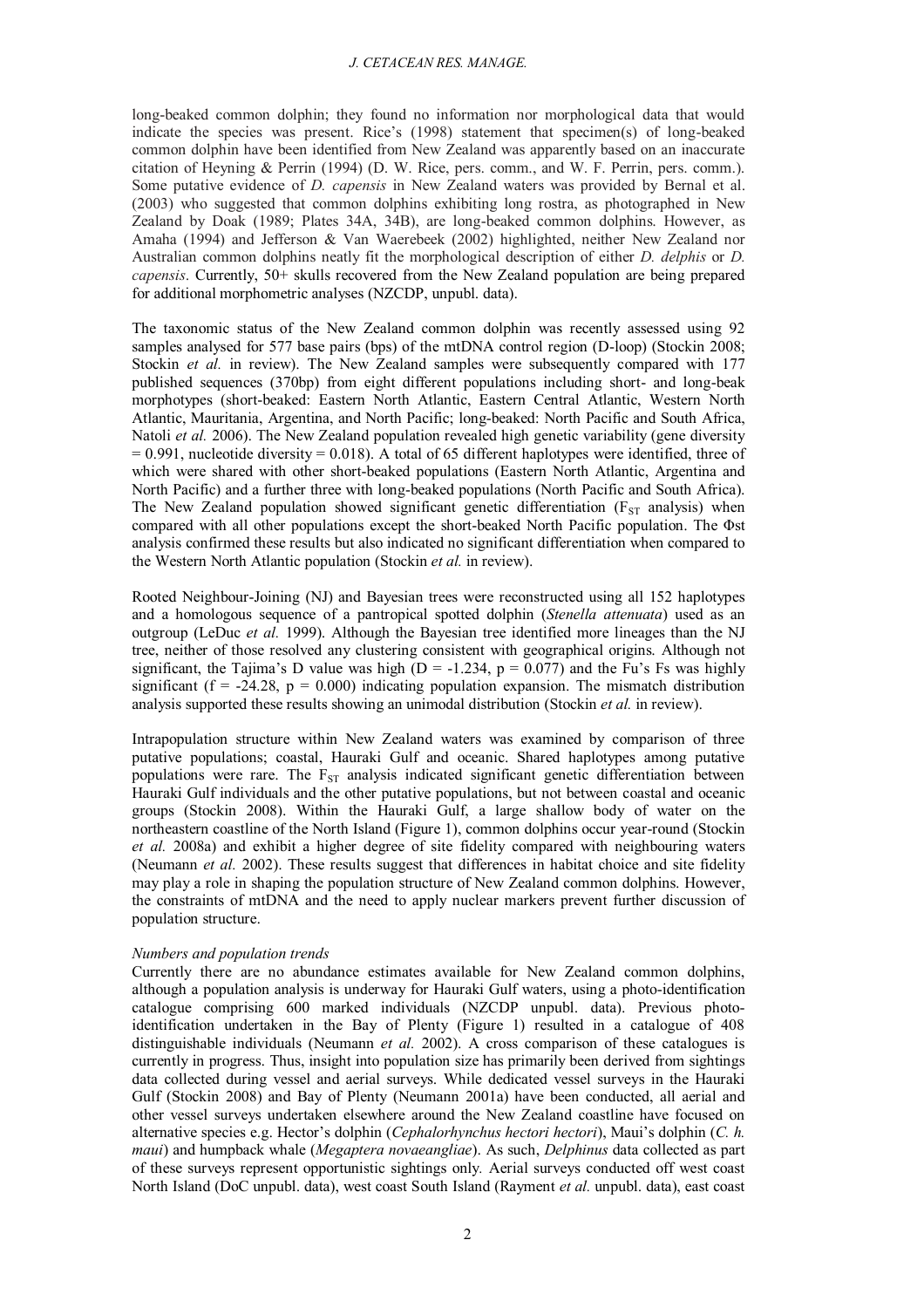South Island (Dawson *et al.* unpubl. data) and over the Hauraki Gulf (Behrens and Constantine unpubl. data) ranged from 1 to 150 animals (mean = 13.6,  $SD = 20.6$ ). Groups containing 50+ animals  $(n = 4)$  were infrequent except in Cook Strait (Figure 1) where large aggregations comprising 30 to 200+ animals were reported (Childerhouse and Bott unpubl. data). Unfortunately, not all common dolphin groups encountered during these humpback whale surveys were recorded (Nadine Bott, pers. comm) so no further discussion about the significance of this is possible.

#### *Distribution and demographics*

Common dolphins reportedly occur around most of North Island, New Zealand, although exhibit a more limited distribution off the South Island (Gaskin 1968). Sightings and strandings data suggest their occurrence is most concentrated along the north eastern coast of the North Island (Figure 2), although small groups of *Delphinus* are regularly observed off Wellington Harbour (Gaskin 1968; Figure 1). Larger aggregations of common dolphins reported in Cook Strait (Figure 1) during the austral winter months (Childerhouse and Bott unpubl. data) may occur as a result of seasonal localised temperature anomalies (Gaskin 1968). Generally, common dolphins around the New Zealand coast exhibit a seasonal distribution, often closer to shore during the austral summer months (Neumann 2001b; Stockin *et al.* 2008a). The exception is the Bay of Islands (Figure 1), where common dolphins reportedly occur in shallower waters during late autumn, moving into deeper waters during the summer (Constantine 1995). In the northwestern Bay of Plenty, *Delphinus* moved a mean distance of  $9.2 \text{km}$  (SD = 4.42) from shore in spring and summer to a mean distance of  $20.2 \text{km}$  (SD = 3.86) during autumn, an offshore-shift correlated with SST (Neumann 2001b). During warmer *La Nina* conditions, the mean distance common dolphin groups were recorded from shore was further reduced to only  $6.2 \text{km}$  (SD = 2.56) (Neumann 2001b). In the Hauraki Gulf, common dolphin occurrence was significantly affected by month, latitude and depth (Stockin *et al.* 2008a). In this region, dolphins occur year-round, although typically observed closer to shore during the summer months (Stockin *et al.* 2008a). Group size varies significantly by season, depth and latitude and is highly skewed towards smaller groups (<50 animals) (Stockin *et al.* 2008a). Larger aggregations (>50 animals) were most frequent during the austral winter when nutrient upwelling leads to increased prey availability within the region (Stockin *et al.* 2008a). Over 70% of groups encountered by Stockin *et al*. (2008a) contained immature animals, with 25% of groups including neonates. Calves were observed throughout the year but were most prevalent in the austral summer months of December and January. The year-round occurrence and social organisation of common dolphins in Hauraki Gulf waters suggest this region may be important as a nursery and potential calving area (Schaffar-Delaney 2004; Stockin *et al.* 2008a).

#### *Associated Species*

Common dolphins have been observed in association with seven cetacean and ten avian species around New Zealand (Table 1). In the Bay of Islands, Bay of Plenty and Hauraki Gulf, common dolphins were most frequently associated with the Australasian gannet (*Morus serrator*). In the Hauraki Gulf, *Delphinus* were observed in association with four cetacean and eight avian species (Table 1), although most frequently with the Bryde's whale (*Balaenoptera brydei*) and Australasian gannet (Stockin *et al.* 2008a; Stockin *et al.* 2009). In the Bay of Plenty, common dolphins were recorded to feed and travel in association with the Australasian gannet, Bryde's whale and on occasion, minke (*B. acutorostrata*) and sei (*B. borealis*) whales. Off the South Island, most mixed species groups involving common dolphins have typically included the dusky dolphin (*Lagenorhynchus obscurus*) (Markowitz 2004; Merriman 2007).

#### *Behaviour and ecology*

Using activity budgets, Neumann (2001c) revealed travel and mill as the primary behaviours of common dolphins observed in the northwestern Bay of Plenty, accounting for 54.8% and 20.5%, respectively. Seasonal and diurnal patterns in the behavioural pattern of common dolphins were also recorded in this region (Neumann 2001c). In a replica study, marked differences in the activity budget of dolphins examined in the Hauraki Gulf were evident, with forage and travel accounting for 46.6% and 28.9%, respectively (Stockin *et al.* 2009). In this region, 100km east of the Bay of Plenty, behaviour varied seasonally, with foraging groups most prevalent in spring and resting behaviour most frequently observed during the autumn. Behaviour also varied with water depth, with foraging and resting groups observed in the deepest and shallowest regions of the Hauraki Gulf, respectively (Stockin *et al.* 2008a). A correlation between group size and behaviour was evident, although behaviour did not vary with the composition of dolphin groups (Stockin *et*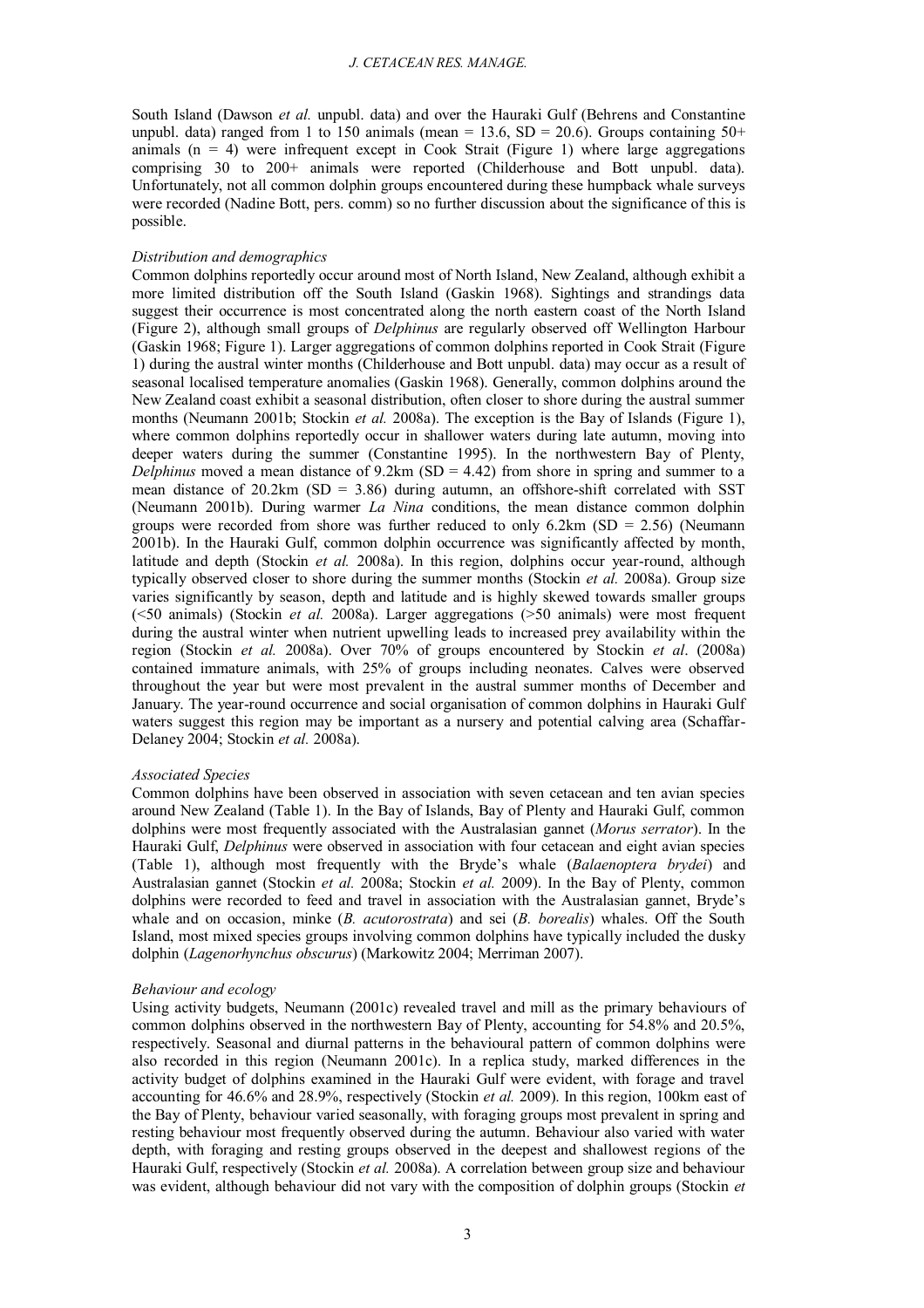*al.* 2009). Foraging behaviour was prevalent in both small and large group sizes, suggesting foraging plasticity exists within this population. Behaviour differed between single- and multispecies groups, with foraging more frequent in mixed-species groups involving Bryde's whales. Resting, milling or socialising groups were rarely observed in the presence of any associated species, indicating the primary mechanism for association is prey-related (Stockin *et al.* 2009).

During a study of foraging strategies in the northwestern Bay of Plenty, Neumann and Orams (2003) described high-speed pursuits ( $n = 19$ ), fish whacking ( $n = 1$ ), and kerplunking ( $n = 2$ ) as feeding methods employed by individual common dolphins. Cooperative feeding strategies described by Neumann and Orams (2003) for Bay of Plenty groups include carouseling  $(n = 26)$ , line abreast ( $n = 7$ ), and wall formation ( $n = 1$ ). A replica study in the Hauraki Gulf revealed high speed pursuits ( $n = 29$ ) and kerplunking ( $n = 15$ ) as the only foraging strategies used by individual common dolphins (Burgess 2006). Meanwhile, groups in the gulf were found to engage in synchronous diving ( $n = 50$ ), line abreast ( $n = 28$ ), carouselling ( $n = 26$ ) and wall formation ( $n =$ 4). Results of these independent studies suggest differences in prey distribution and productivity, possibly as a result of habitat differences (i.e. shallow enclosed gulf *vs* open ocean) may affect strategy selection.

#### *Diet*

Qualitative insights into the diet of New Zealand common dolphins were first offered by Neumann and Orams (2003), using underwater video footage taken during feeding activities in the Bay of Plenty. As a result, kahawai (*Arripis trutta*), jack mackerel (*Trachurus* spp.), yellow-eyed mullet (*Aldrichetta forsteri*), flying fish (*Cypselurus cineatus*), parore (*Girella tricuspidata*) and garfish (*Hyporamphus ihi*) were identified as potential prey items. A more recent diet analysis based on 53 common dolphins collected from around the North Island provided the first quantitative dietary assessment for the New Zealand population (Meynier *et al.* 2008). Stomach contents derived from 42 stranded and 11 commercially bycaught carcasses collected between 1997 and 2006 were examined. Although the diet of bycaught and stranded individuals comprised a diverse range of fish and cephalopod species, the most prevalent prey identified included arrow squid (*Nototodarus* spp.), jack mackerel and anchovy (*Engraulis australis*). Stranded animals and those bycaught within neritic waters, fed on both neritic and oceanic prey. Moreover, this mixed prey composition was evident in the diet of common dolphins bycaught in oceanic waters, suggesting likely inshore/offshore movements over a diel basis (Meynier *et al.* 2008). Prey differences were also evident in the stomach content of carcasses recovered from the Hauraki Gulf. However, small sample sizes and the inclusion of several individuals from a single stranding event, likely affected the results obtained from this region.

#### *Biology and life history*

Currently no published data are available to describe growth and reproductive biology of the New Zealand population. However, teeth, ovaries and testes recovered from beach cast and bycaught carcasses are currently being processed for subsequent life history analyses (NZCDP, unpubl. data). As such, basic biological parameters including age at sexual maturity and calving interval will be available for this population shortly. Within the Bay of Islands, 43% of observed common dolphin groups  $(n = 24)$  involved mother-calf pairs (Constantine 1995). While calves are observed in the Hauraki Gulf year-round, the occurrence (Stockin *et al.* 2008a) and frequency (Schaffar-Delaney 2004) of newborns suggests peak calving is likely to occur during late spring to summer. This is concurs with data from the Bay of Islands (Constantine 1995) and the Bay of Plenty (Neumann 2001a).

#### *Strandings*

Between 1950 and 2008, 749 common dolphins stranded or were found beach cast along the New Zealand coastline (Figure 2), comprising 205 females, 207 males and 337 individuals of unknown sex (National Strandings Database 2009). Total body length ranged from 80 to 240cm, 91 to 233cm and 83 and 240cm for males, females and unsexed individuals, respectively (Figure 3). Strandings were recorded in all months (Figure 4), although seasonal variations were evident, with 29.8% ( $n = 223$ ) of strandings occurring during the austral summer (December to February), compared with  $14\%$  (n = 105) during autumn (March to May). December was the overall peak month for strandings  $(14.4\% \, \text{n} = 108)$ . Between 1998 and 2008, 133 carcasses were recovered from standings and beach cast events (Stockin et al. in review) Of these, 96 underwent postmortem examinations by veterinarians and researchers at Massey University, in which likely cause of death could be ascertained for  $87\%$  (n = 85, Figure 6).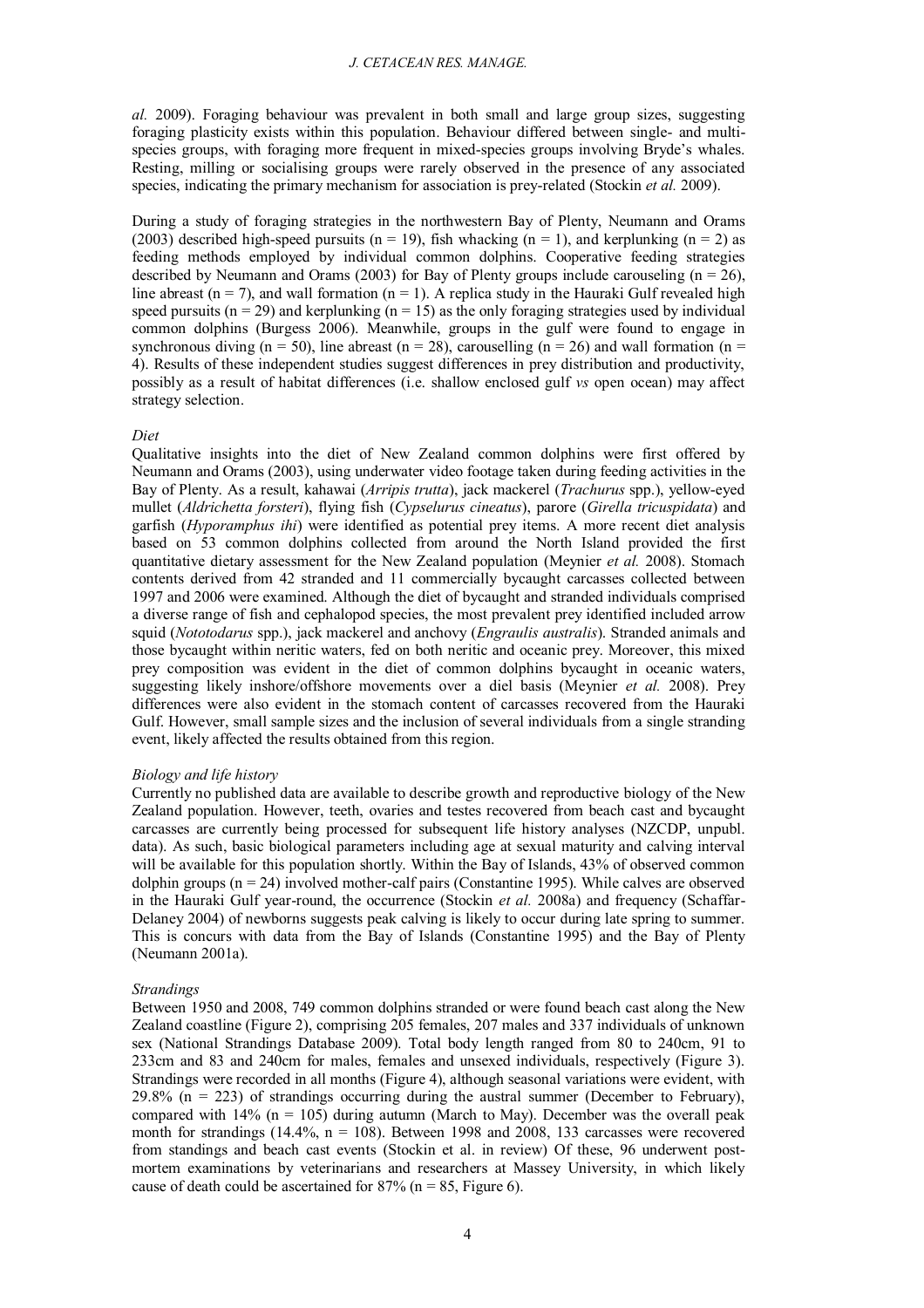## **THREATS AND IMPACTS**

## *Fisheries bycatch*

Between 1998 and 2008, 115 common dolphins were reported as incidental bycatch within New Zealand commercial fisheries (Ministry of Fisheries (MFish) unpubl. data). An additional 24 unidentified dolphins, likely representing *Delphinus*, were also reported by MFish observers during the same period. Of the confirmed dolphins bycatch reported,  $86\%$  (n = 99) occurred within the commercial trawl fishery for jack mackerel (JMA), which includes species *T. declivis, T. s. murphyi* and *T. novaezelandiae*. Observer effort within the JMA fishery ranged from 5 to 40% during 1998 to 2008 (Figure 5). The remaining 14% of common dolphins were incidentally captured by vessels targeting hoki (*Macruronus novaezelandiae*), skipjack tuna (*Katsuwonus pelamis*), barracouta (*Thyrsites atun*), snapper (*Pagrus auratus*) and trevally (*Pseudocaranx dentex*).

Crude extrapolations based on the number of reported common dolphins and observer effort within the JMA fishery suggests *ca* 600 common dolphins may have been lost from the New Zealand population between 1998 and 2008. Furthermore, of the beach cast carcasses examined by Massey University during the same period, a further 28% of individuals ( $n = 24$ ) exhibited trauma and lesions indicative of net entanglement (Figure 6, Stockin *et al.* in review). The latest bycatch data indicate nine common dolphins were incidentally killed during the January/February 2009 observer programme (MFish unpubl. data). During this period, extensive observer coverage was applied to quantify the extent of *Cephalorhynchus*-fisheries interactions (MFish unpubl. data). These latest data highlight the need for a rigorous assessment of *Delphinus* bycatch, since crude extrapolations detailed herein are not sufficient to appropriately assess the true extent of common dolphin mortality within the New Zealand JMA fishery.

#### *Tourism*

Common dolphins are the focus of several commercial tours operating within the North Island, with at least 13 permits currently targeting *Delphinus* in the Bay of Islands, Hauraki Gulf and Bay of Plenty regions (DoC, unpubl. data). Consequently, a number of studies (refer to Table 2) have been undertaken to investigate potential impacts associated with both dolphin-watching and/or swim-with dolphin activities (e.g. Constantine 1995; Leitenberger 2002; Neumann and Orams 2006; Stockin *et al.* 2008b).

During a recent impact assessment in the Hauraki Gulf, foraging and resting bouts were significantly disrupted by boat interactions to a level that raises concern about the sustainability of this impact (Stockin *et al.* 2008b). Both the duration of bouts and the time spent in these two behavioural states decreased. Furthermore, foraging dolphins took significantly longer to return to their initial behavioural state in the presence of the tour boat (Stockin *et al.* 2008b). Common dolphins in this region exhibited an increased preference to shift behaviour to socialising or milling after tour boat interactions, typically at the expense of feeding and resting. Impacts identified in Stockin *et al.* (2008b) were similar to those previously reported (e.g. Lusseau 2003) for the bottlenose dolphin (*Tursiops truncatus*), a coastal species typically considered within New Zealand to be more susceptible to cumulative anthropogenic impacts.

#### *Pollution*

Trace elements, polychlorinated biphenyls (PCBs) and organochlorine (OC) pesticide levels were recently examined in tissues collected from stranded and bycaught common dolphins from New Zealand waters (Stockin *et al.* 2007). The concentrations of mercury (Hg), selenium (Se), chromium (Cr), zinc (Zn), nickel (Ni), cadmium (Cd), cobalt (Co), manganese (Mn), iron (Fe), copper (Cu), tin (Sn), lead (Pb), arsenic (As) and silver (Ag) were determined in blubber, liver and kidney tissue. PCBs (45 congeners) and a range of OC pesticides including dieldrin, hexachlorocyclohexane (HCH) and dichlorodiphenyltrichloroethane (DDT) and its metabolites DDE and DDD were determined in blubber samples. Cr and Ni were not detected in any of the samples and concentrations of Co, Sn and Pb were generally low. Concentrations of Hg ranged from 0.17 to 110mg/kg wet weight. Organochlorine pesticides dieldrin, hexachlorobenzene (HCB), *o,p'*-DDT and *p,p'*-DDE were present at the highest concentrations. Sum DDT concentrations in the blubber ranged from 17 to 337 and 654 to 4,430µg/kg wet weight in females and males, respectively. Similarly,  $\Sigma$ 45CB concentrations ranged from 49 to 386 and 268 to 1,634µg/kg wet weight in females and males, respectively (Stockin *et al.* 2007). The mean transmission of  $\Sigma$ DDTs and International Council for the Exploration of the Sea seven chlorinated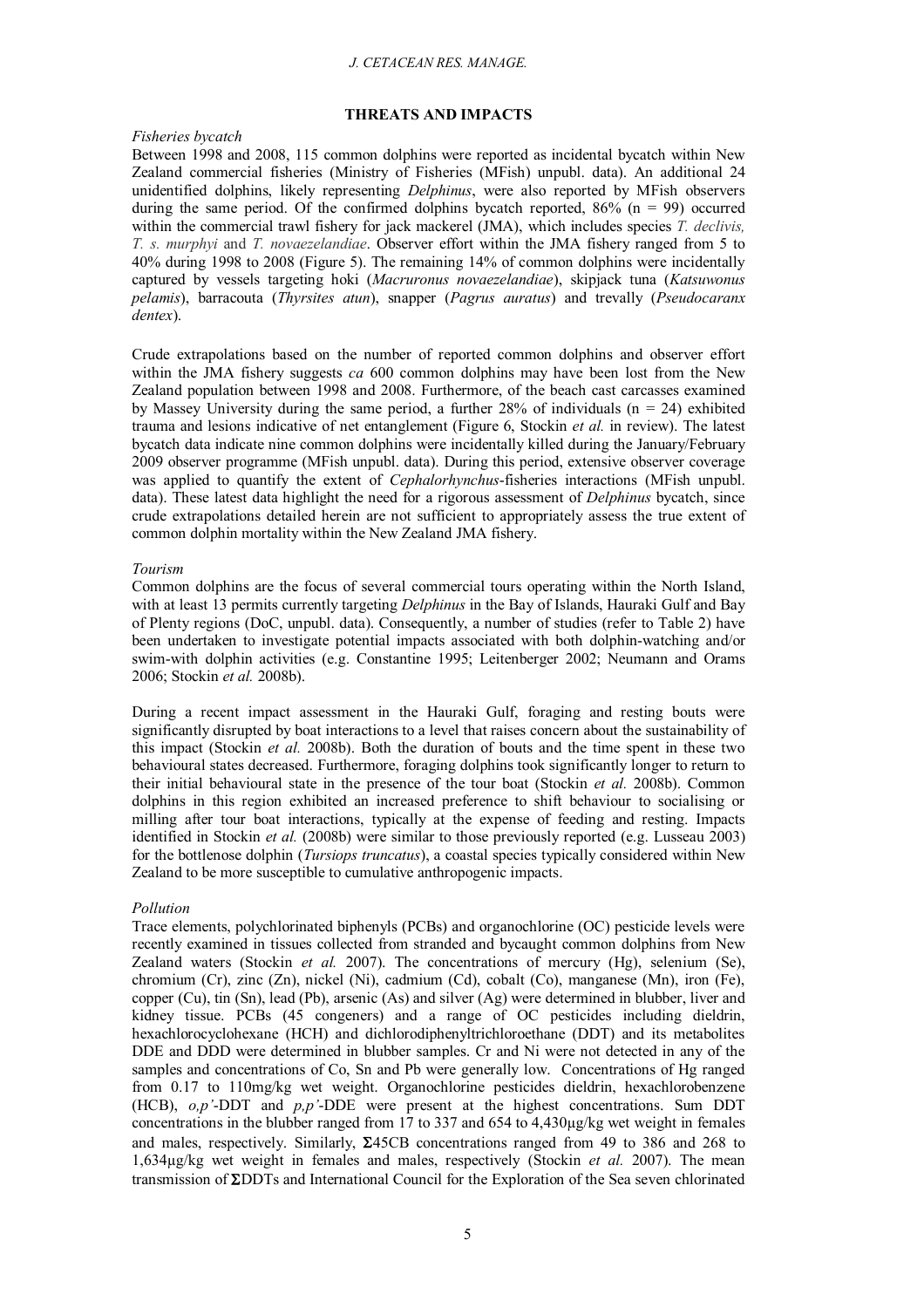biphenyls congeners (ICES 7CBs) between a genetically determined mother-offspring pair was calculated at 46% and 42%, respectively. Concentrations of organochlorine pesticides determined in Stockin *et al.* (2007) were within similar range to those previously reported for Hector's and bottlenose dolphins from New Zealand waters (Jones *et al.* 1999).

#### **MANAGEMENT**

## *New Zealand Threat classification*

According to the New Zealand threat classification system described by Molloy *et al.* (2002) and recently revised by Townsend *et al.* (2008), common dolphins are '*not threatened*' within New Zealand waters (Hitchmough *et al.* 2007). This designation is currently under review along with other marine mammal threat classifications categories. In the absence of robust scientific data, it would appear that the current classification is based upon anecdotal information relating to "*frequent sightings of this species at certain locations around New Zealand"* (Hitchmough pers. comm.). Of course, frequent sightings of a species within disjunct '*hotspot*' locations does not necessarily constitute a stabile population, a consideration recently raised by researchers during the convening of the New Zealand Threat Classification Panel in May 2009. In total, five written submissions provided by academics undertaking scientific investigations on *Delphinus* were forwarded to the panel, all of which unanimously supporting the reclassification of New Zealand common dolphin population as '*data deficient*'

## *Marine Mammal Action Plan 2005-2010*

Despite being subject to a range of anthropogenic impacts (e.g. Stockin *et al.* 2007; 2008b), common dolphins remain the only resident cetacean in New Zealand waters to lack speciesspecific management objectives (Suisted and Neale 2004). Under the current DoC Marine Mammal Action Plan, common dolphins erroneously feature under section '2.16 *Other toothed cetaceans*', an extended appendix which details vagrant species such as rough-toothed dolphin (*Steno bredabensis*), spectacled porpoise (*Phocoena dioptrica*), Risso's dolphin (*Grampus griseus*), hourglass dolphin (*Lagenorhynchus cruciger*) and striped dolphin (*Stenella coeruleoalba*). Such vagrant species are by definition, rare and are not subject to commercial tourism or fisheries impacts within New Zealand waters. Nonetheless, Suisted and Neale (2004) state "…*there are generally few known conservation or management issues*" when referring to common dolphins.

#### *Captivity*

Marineland in Napier (Figure 1) is the only facility in New Zealand currently permitted to hold cetaceans in captivity. During its 44 years in operation, Marineland held a total of 41 common dolphins, including two stranded individuals, one captive-born and several captured individuals off the Hawkes Bay region (Figure 1). However, the recent death of their last remaining common dolphin (*Kelly*) and the impending expiration of the existing permit (July 2009) means it is unlikely that any further cetaceans in New Zealand will be held in captivity. To date, no application has been received to display cetaceans in the future, although Marineland still currently house other marine species including penguins and New Zealand fur seals (*Arctocephalus forsteri*). Bringing into, or breeding of cetaceans in captivity is not considered essential for the conservation management of any marine mammal species in New Zealand (Steve Smith, pers. comm.).

# **ACKNOWLEDGEMENTS**

We thank Dirk Neumann, Laureline Meynier, Aline Schaffar-Delaney, Elizabeth Burgess, Alexandra Leitenberger, Ada Natoli, Wendi Roe, Padraig Duignan, Nicky Wiseman, Steph Behrens, Rochelle Constantine, Trudi Webster, Will Rayment, Dan Breen, Martin Stanley, Phil Brown, Sam Dufresne, Simon Childerhouse, Nadine Bott, Steph Rowe, Nathan Walker and Anton van Helden for granting access to their unpublished data. Particular thanks are owed to Mike Donoghue, Steve Smith and Anton van Helden for granting access to National Sightings and Strandings Databases and to the many Department of Conservation rangers and Ministry of Fisheries observers whose efforts in carcass recovery and data collection have facilitated research conducted under the auspices of the New Zealand Common Dolphin Project. Final thanks are extended to all research assistants whom over the years have been apart of the NZCDP, particularly Emmanuelle Martinez, Mike Corbett, Tici Fetterman and Monika Merriman.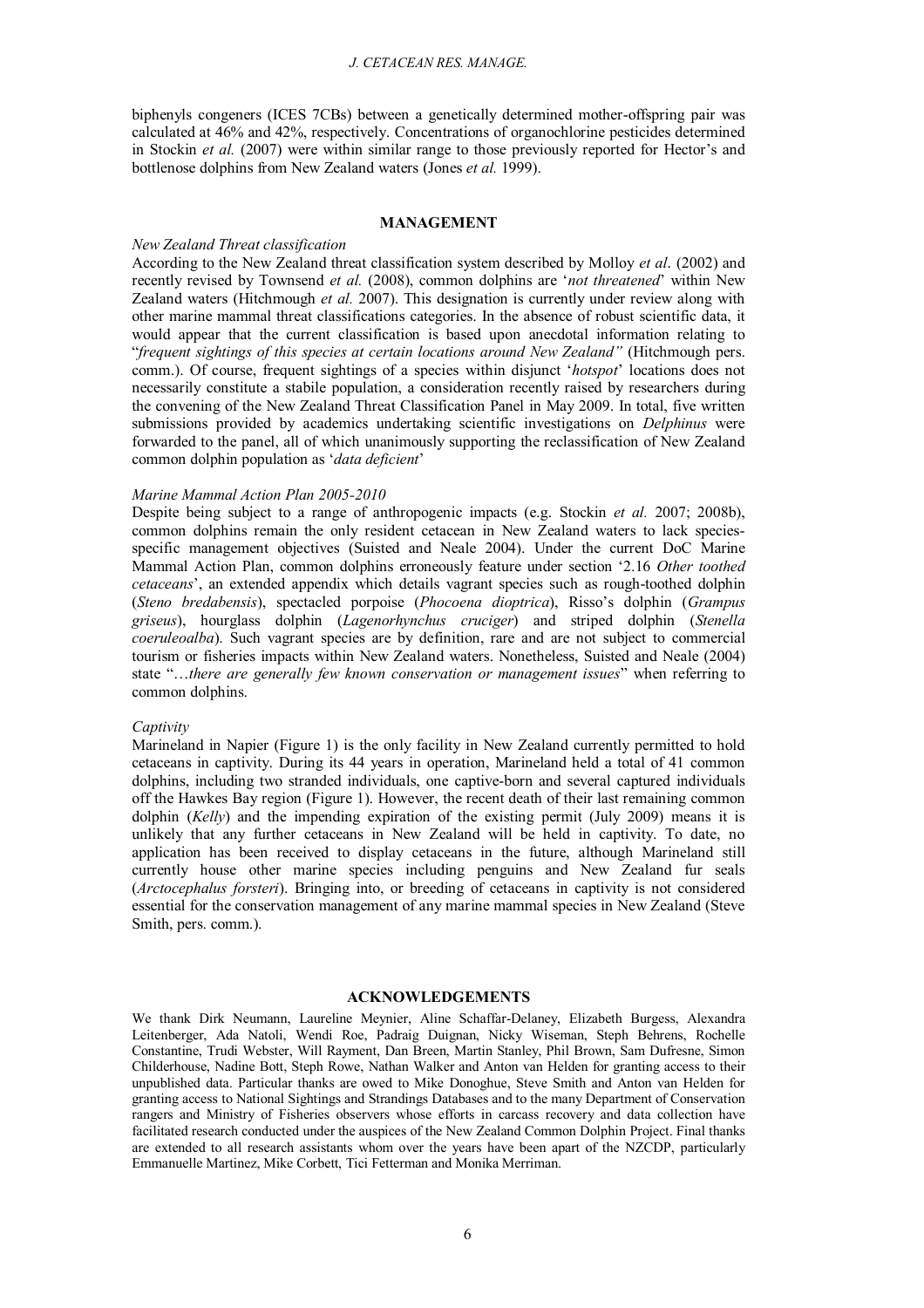

**Figure 1** – Map of New Zealand showing locations referred to within the text.



**Figure 2** – Distribution of common dolphin strandings (n = 269) recorded between 1961 and 2003. Note each star refers to an independent stranding event and thus may represent a single or herd stranding.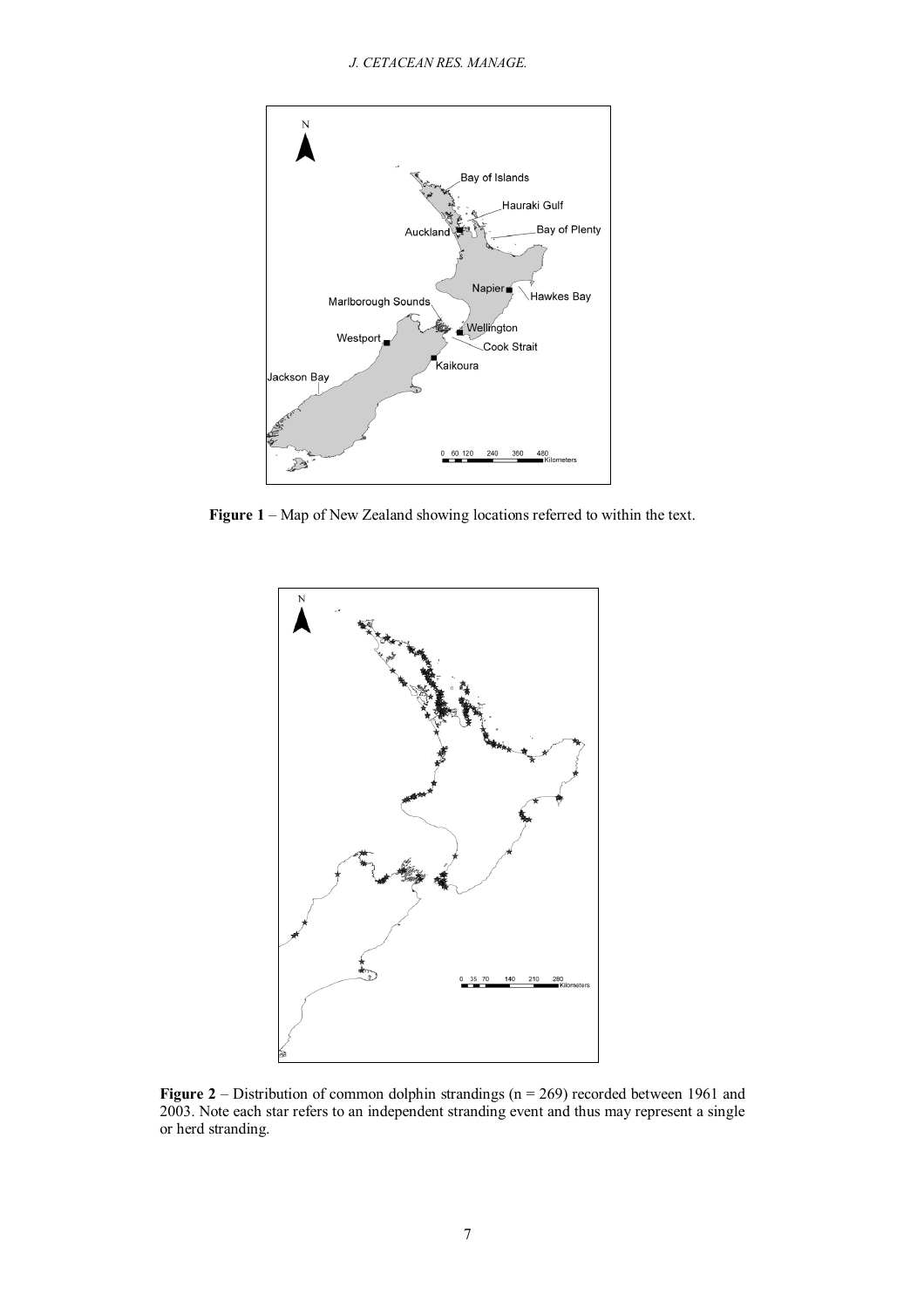

**Figure 3** – Length frequency distribution for common dolphin ( $n = 749$ ) stranded between 1950 and 2008, showing proportions of male, female and unsexed (uk) individuals.



**Figure 4** – Frequency distribution of common dolphin stranding (n=749) between 1950 and 2008, showing proportions of male, female and unsexed (uk) individuals.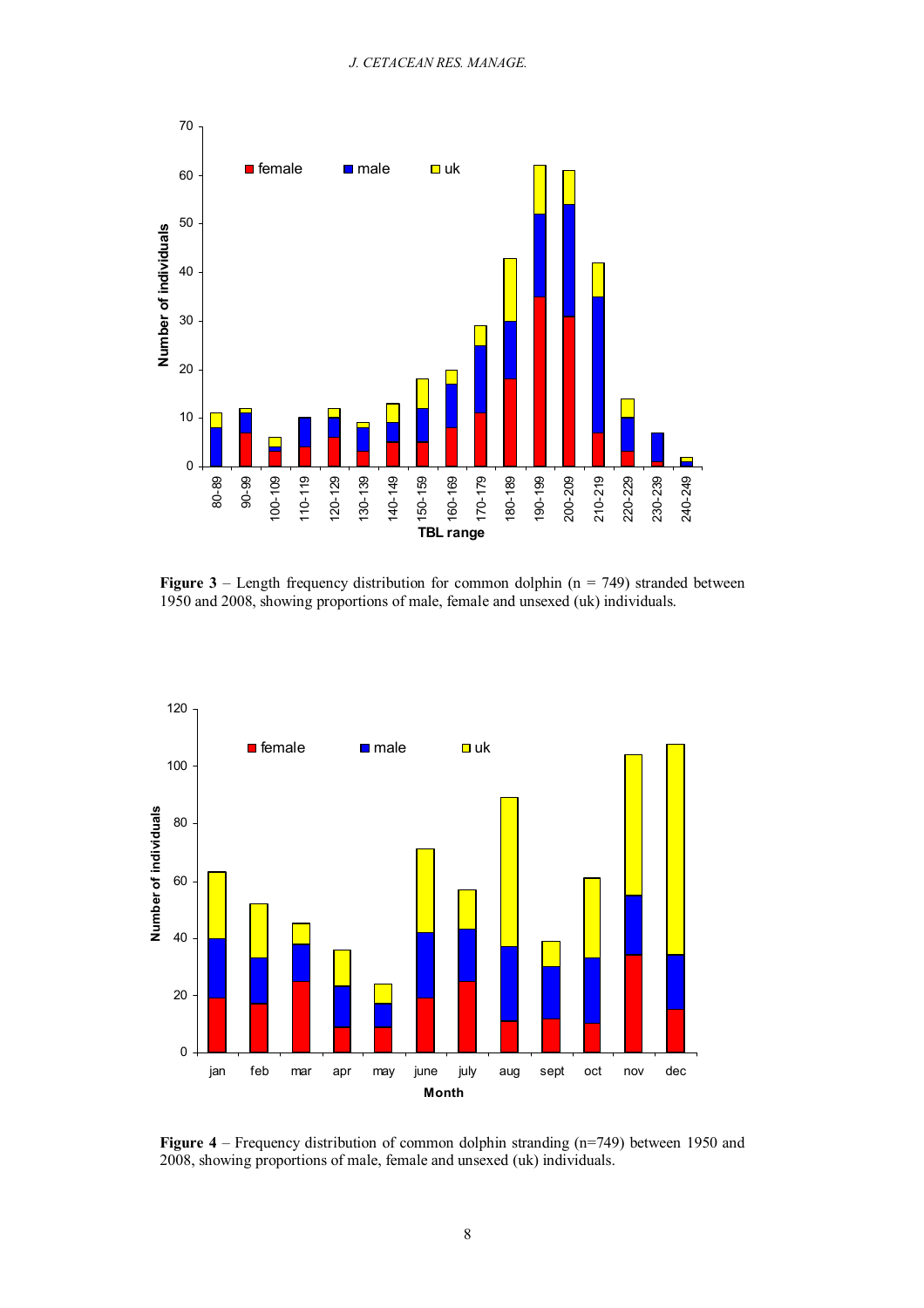

**Figure 5** – Percentage observer coverage and number of common dolphin reported as bycatch by vessels targeting jack mackerel (defined as JMA, JMM, JMD or JMN) during 1997 to 2008. Note percentage observer coverage is based on the number of trawls observed by government observers. Observer years runs from July to June.



**Figure 6 –** Percentage mortality of stranded and beach cast New Zealand common dolphins examined opportunistically between 1998 and 2008. HI = *human interaction*, DI = *disease*, NT = *natural* (non-human), PO = *possible entanglement,* PB = *probable net entanglement*, TR = *trauma* (unidentified), UK = *unknown*.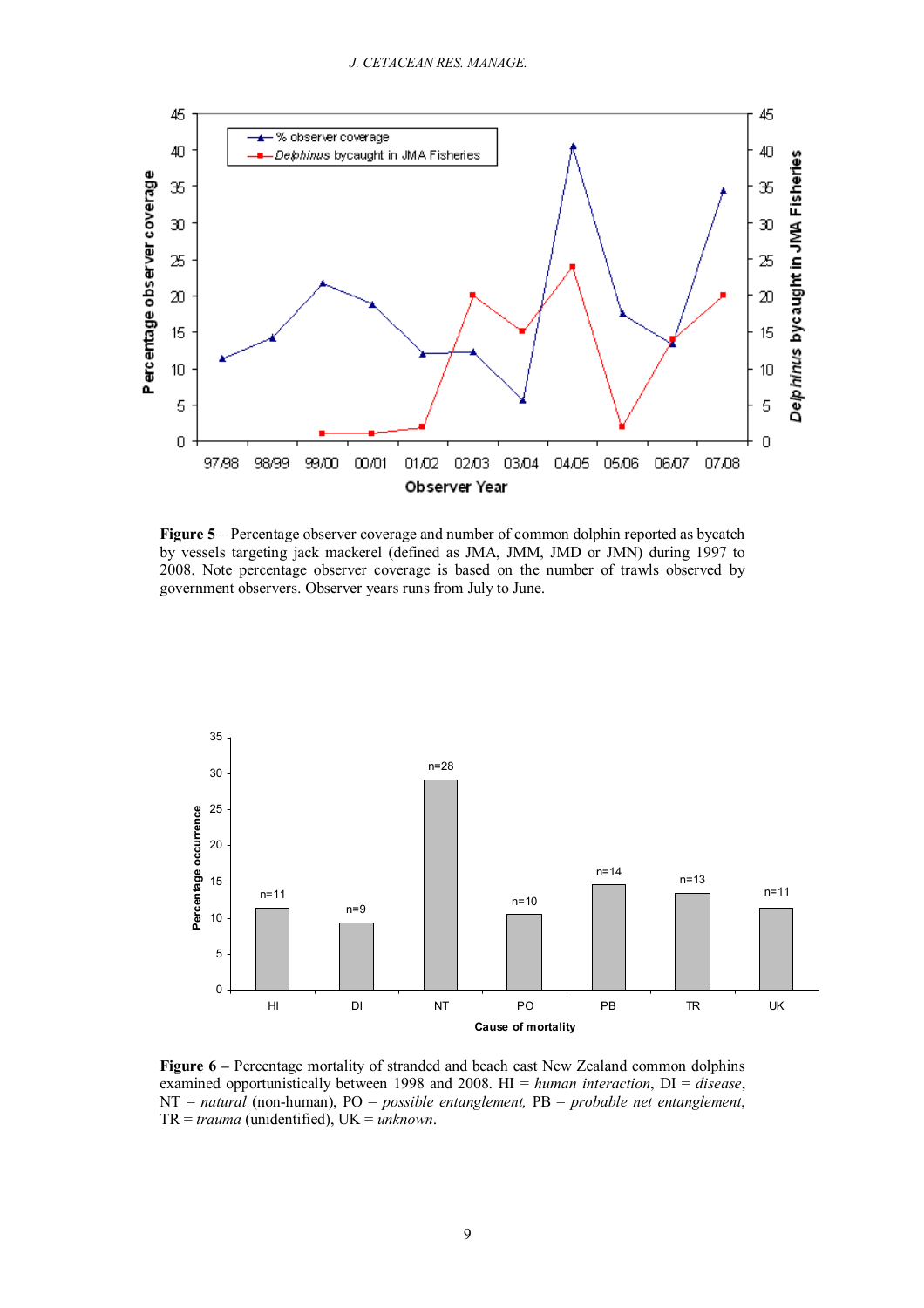| <b>Associated Species</b>   |                                    | Region                                                                                                                  | Source                                                                                                                                                |  |
|-----------------------------|------------------------------------|-------------------------------------------------------------------------------------------------------------------------|-------------------------------------------------------------------------------------------------------------------------------------------------------|--|
| Bryde's whale               | Balaenoptera<br>brydei             | Bay of Islands, North Island; Bay of<br>Plenty, North Island; Hauraki Gulf,<br>North Island                             | Constantine 1995; Neumann and Orams 2003;<br>O'Callaghan and Baker 2002; Schaffar-Delaney<br>2004; Burgess 2007; Stockin et al. 2008, Wiseman<br>2008 |  |
| Sei whale                   | Balaenoptera<br>borealis           | Bay of Plenty, North Island                                                                                             | Neumann and Orams 2003                                                                                                                                |  |
| Minke whale                 | Balaenoptera.<br>acutorostrata     | Bay of Plenty, North Island                                                                                             | Neumann and Orams 2003                                                                                                                                |  |
| Striped dolphin             | Stenella<br>coeruleoaba            | Hauraki Gulf, North Island                                                                                              | Stockin et al. 2008                                                                                                                                   |  |
| Bottlenose dolphin          | Tursiops<br>truncatus              | Hauraki Gulf, North Island                                                                                              | Stockin et al.2008                                                                                                                                    |  |
| Hector's dolphin            | Cephalorhynchus<br>hectori hectori | Kaikoura, South Island                                                                                                  | Markowitz 2004                                                                                                                                        |  |
| Dusky dolphin               | Lagenorhynchus<br>obscurus         | Marlborough Sounds, South Island;<br>Kaikoura, South Island; Westport,<br>South Island; Jackson<br>Bay, South<br>Island | Markowitz 2004; Merriman 2007                                                                                                                         |  |
| Australasian gannet         | Morus serrator                     | Bay of Islands, North Island; Bay of<br>Plenty, North Island; Hauraki Gulf,<br>North Island                             | Constantine 1995; Neumann and Orams 2003;<br>Schaffar-Delaney 2004; Burgess 2007; Stockin et<br>al. 2008; Wiseman 2008                                |  |
| Sooty shearwater            | Puffinus griseus                   | Bay of Islands, North Island; Bay of<br>Plenty, North Island; Hauraki Gulf,<br>North Island                             | Constantine 1995; Neumann and Orams 2003;<br>Burgess 2007; Stockin et al. 2008; Wiseman 2008                                                          |  |
| Buller's shearwater         | Puffinus bulleri                   | Bay of Islands, North Island;<br>Hauraki Gulf, North Island                                                             | Constantine 1995; Burgess 2007; Stockin et al.<br>2008; Wiseman 2008                                                                                  |  |
| Fluttering<br>shearwater    | Puffinus gavial                    | Bay of Islands, North Island                                                                                            | Constantine 1995                                                                                                                                      |  |
| Flesh footed<br>shearwaters | Puffinus<br>carneipes              | Bay of Islands, North Island;<br>Hauraki Gulf, North Island                                                             | Constantine 1995; Burgess 2007; Stockin et al.<br>2008; Wiseman 2008                                                                                  |  |
| Mollymawk                   | Diomedea<br>melanophrys            | Bay of Islands, North Island                                                                                            | Constantine 1995                                                                                                                                      |  |
| Skuas                       | Stercorarius spp.                  | Bay of Islands, North Island                                                                                            | Constantine 1995                                                                                                                                      |  |
| White fronted tern          | Sterna striata                     | Bay of Plenty, North Island;<br>Hauraki Gulf, North Island                                                              | Neumann and Orams 2003; Burgess 2007; Stockin<br>et al. 2008; Wiseman 2008                                                                            |  |
| Red-billed gull             | Larus<br>novahollandiae            | Hauraki Gulf, North Island                                                                                              | Burgess 2007                                                                                                                                          |  |
| Little blue penguin         | Eudyptula minor                    | Hauraki Gulf, North Island                                                                                              | Burgess 2007; Stockin et al. 2008                                                                                                                     |  |

# **Table 1** –Species observed in association with common dolphins in New Zealand waters.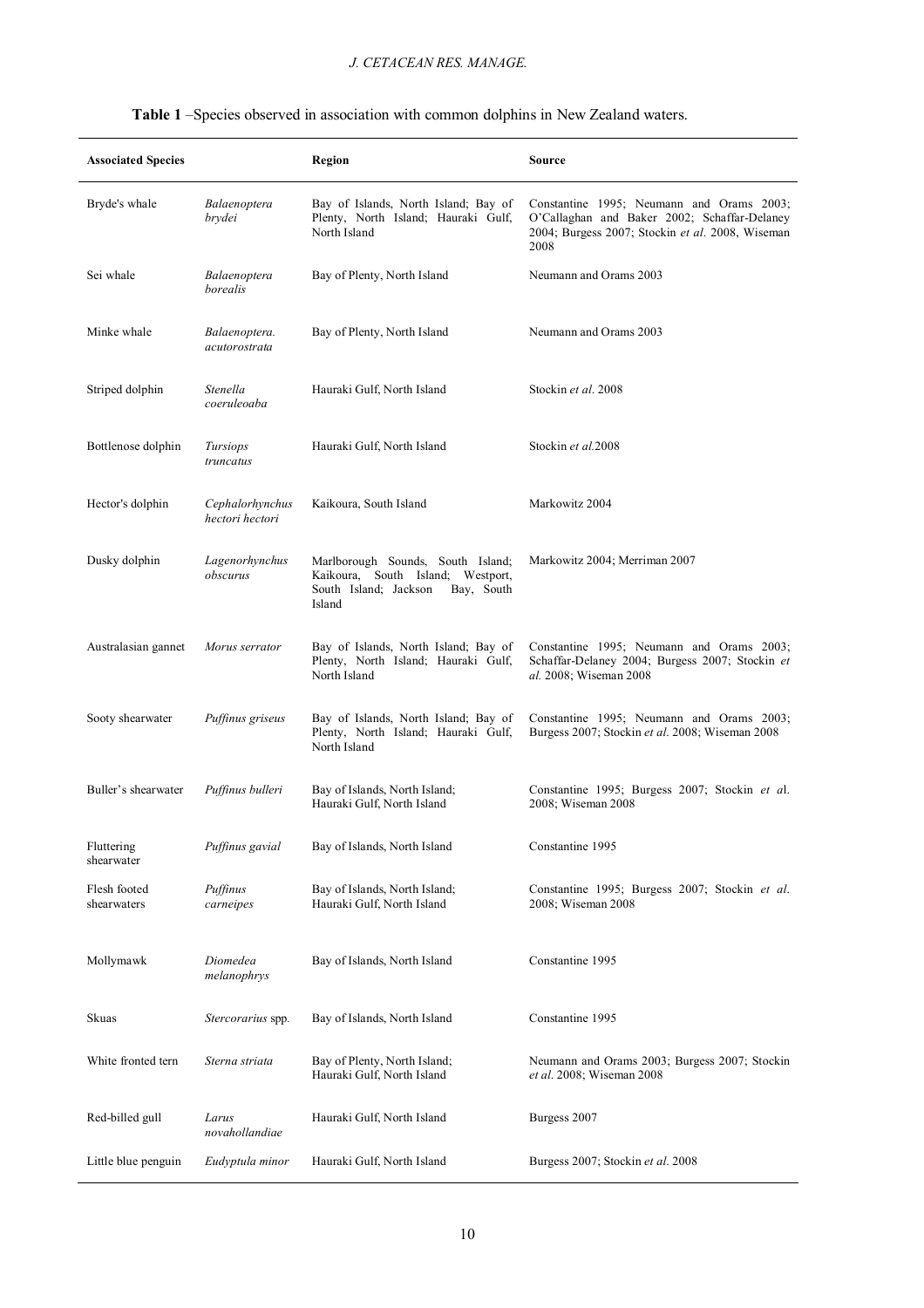| Category | Region                         | Impact                                                                                                                                                                                                                                                                                                                                                                                                                                                               | <b>Source</b>          |
|----------|--------------------------------|----------------------------------------------------------------------------------------------------------------------------------------------------------------------------------------------------------------------------------------------------------------------------------------------------------------------------------------------------------------------------------------------------------------------------------------------------------------------|------------------------|
| Vessel   | Bay of Islands                 | • 52% of tour boat approaches $(n=22)$ resulted in a<br>behavioural change.<br>• Socialising groups were most likely to change<br>behaviour during a tour boat interaction.<br>• During $43\%$ of encounters $(n=18)$ , common<br>dolphins would disrupt their activities in order to<br>bow ride the approaching tour vessel.                                                                                                                                       | Constantine 1995       |
| Vessel   | Bay of Plenty,<br>North Island | 21.2% of groups altered their activity as a result<br>of an approaching tour boat, most frequently to<br>bow-ride.<br>• Dolphins spent a higher proportion of their time<br>travelling and socialising in the presence of the<br>tour boat.<br>• Group size was the main factor contributing to<br>boat avoidance, with larger groups being more<br>tolerant $($ >57 animals $).$                                                                                    | Neumann and Orams 2006 |
| Vessel   | Hauraki Gulf,<br>North Island  | Foraging and resting significantly decreased<br>٠<br>during boat interactions.<br>• Foraging dolphins took significantly longer to<br>return to their initial behavioural state.<br>• Dolphins increased preference to shift behaviour<br>to socialising or milling after tour boat<br>interactions, at the expense of both feeding and<br>resting.                                                                                                                  | Stockin et al. 2008    |
| Vessel   | Hauraki Gulf,<br>North Island  | As vessel approached, dolphins most likely to<br>change behaviour if milling, and least likely when<br>resting or feeding.<br>• Feeding and travelling dolphin groups less likely<br>to change behaviour during an interaction.<br>• Socialising and milling groups more likely to bow<br>ride.                                                                                                                                                                      | Leitenberger 2002      |
| Swim     | Bay of Islands                 | Compared to bottlenose dolphins,<br>common<br>٠<br>dolphins:<br>$\blacksquare$ Interacted slightly longer with swimmers (5.3)<br>$min vs 4.2 min$ ).<br>• Had a lower likelihood of interacting with<br>swimmers $(27\% \text{ vs } 41\%).$<br>Had a lower success rate $(31\%$ , vs $60\%$ ).<br>٠<br>Were more likely to remain neutral (38% vs.<br>$30\%$ ) or avoid swimmers $(38\% \text{ vs } 22\%)$<br>rather than sustain an interaction (24% vs<br>$48%$ ). | Constantine 1995       |
| Swim     | Bay of Plenty,<br>North Island | 46.6% of swim attempts resulted in an interaction,<br>٠<br>with a mean duration of 3 min $(SD=1.6)$ .<br>• Swim attempts were more successful when<br>dolphins were socialising, in larger groups $($ >50)<br>and/or a small number of swimmers were in the<br>water $(<5)$ .                                                                                                                                                                                        | Neumann and Orams 2006 |
| Swim     | Hauraki Gulf,<br>North Island  | Swims occurred in 34.5% of the trips, with a<br>$\bullet$<br>success rate of 21%.<br>• Dolphins interacted 39.7% of the time, while they<br>avoided and remained neutral in 25.7% and 34.6%<br>of encounters respectively.<br>• Swimmers had more chance to interact with<br>dolphins and at a closer range if quiet, active, and<br>in small groups $(1-3)$ .<br>• Swim attempts in the summer season were more<br>likely to be successful.                         | Leitenberger 2002      |

# **Table 2 –** Tourism impact studies conducted on common dolphins in New Zealand waters.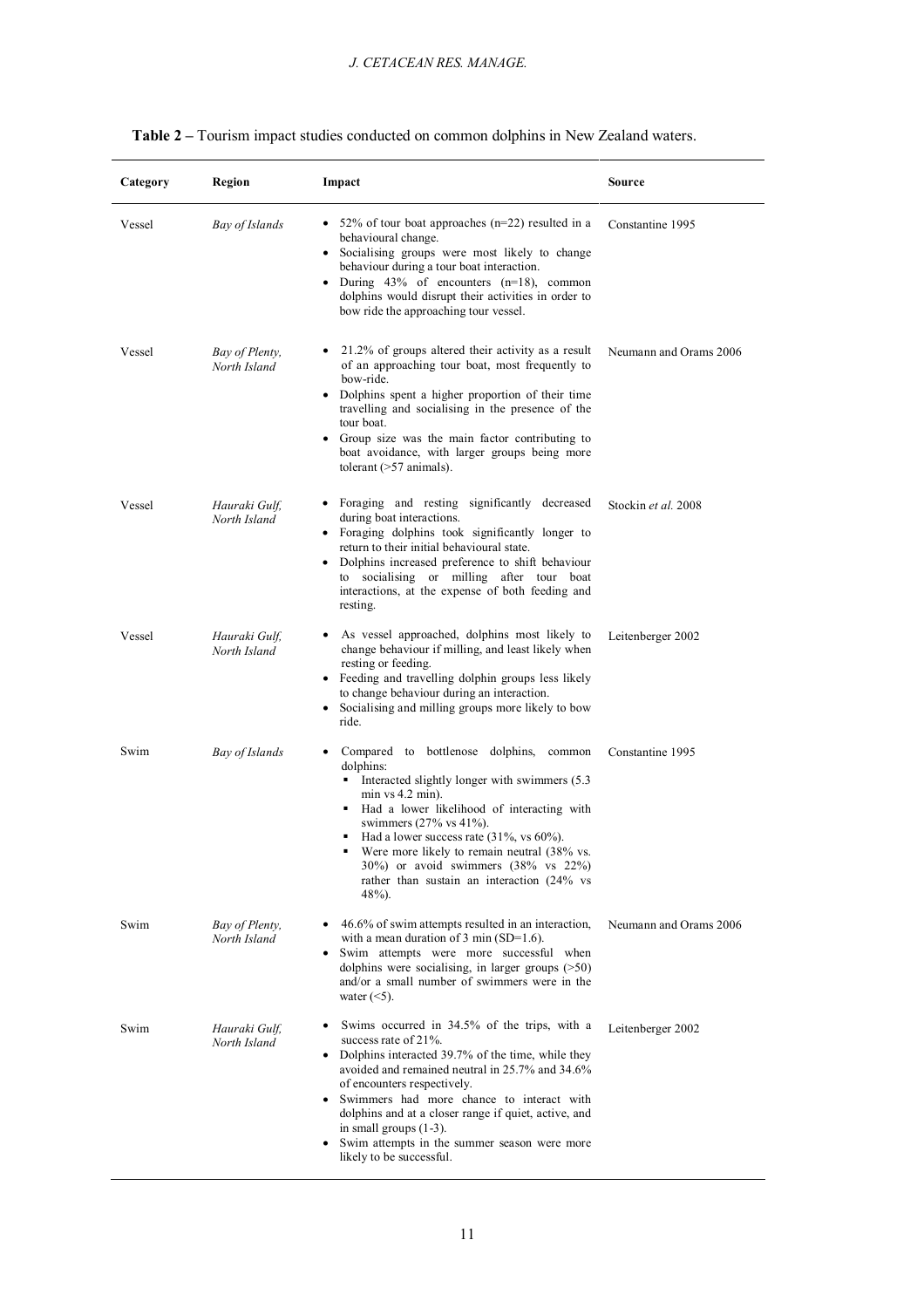#### **REFERENCES**

- Amaha, A. 1994. Geographic variation of the common dolphin, *Delphinus delphis* (Odontoceti: Delphinidae). Unpublished PhD Thesis. University of Fisheries,Tokyo. 211pp.
- Bernal, R., Olavarria, C. and Moraga, R. 2003. Occurrence and long-term residency of two longbeaked common dolphins, *Delphinus capensis* (Gray 1828), in adjacent small bays on the Chilean central coast. *Aquatic Mammals* 29: 396-399.
- Burgess, E.A. 2006. Foraging ecology of common dolphins (*Delphinus* sp.) in the Hauraki Gulf, New Zealand. Unpublished MSc Thesis. Massey University, Auckland, New Zealand. 143pp.
- Constantine, R. 1995. Monitoring the commercial swim-with-dolphin operations with bottlenose (*Tursiops truncatus*) and common dolphins (*Delphinus delphis*) in the Bay of Islands, New Zealand. MSc Thesis. University of Auckland, New Zealand. 98pp.
- Doak, W. 1989. Encounters with whales and dolphins. Hodder and Stoughton, Auckland, New Zealand.
- Gaskin, D.E. 1968. Distribution of Delphinidae (Cetacea) in relation to sea surface temperatures off Eastern and Southern New Zealand. *New Zealand Journal of Marine and Freshwater Research* 2: 527-534.
- Heyning, J.E., Perrin, W.F. 1994. Evidence for two species of common dolphin (Genus *Delphinus*) from the Eastern North Atlantic. *Los Angeles County Museum of Natural History Contributions in Science* 442: 1-35.
- Hitchmough, R.A., Bull, L. and Cromarty, P. 2007. New Zealand Threat Classification System lists – 2005. Department of Conservation, Wellington. 194pp.
- Jefferson, T.A. and Van Waerebeek, K. 2002. The taxonomic status of the nominal species *Delphinus tropicalis* van Bree, 1971. *Marine Mammal Science* 18: 787-818.
- Jones, P.D., Hannah, D.J., Buckland, S.J., van Maanen, T., Leathem, S.V., Dawson, S., Slooten, E., Van Helden, A. and Donoghue, M. 1999. Polychlorinated dibenzo-p-dioxins, dibenzofurans and polychlorinated biphenyls in New Zealand cetaceans. *Journal of Cetacean Research and Management* (Special Issue 1): 157-167.
- LeDuc, R.G., Perrin, W.F. and Dizon, A.E. 1999. Phylogenetic relationships among the delphinid cetaceans based on full cytochrome B sequences. *Marine Mammal Science* 15(3): 619-648.
- Leitenberger, A. 2002. The impact of ecotourism on the behaviour of the common dolphin (*Delphinus delphis*) in the Hauraki Gulf, New Zealand. Unpublished MSc Thesis. University of Vienna, Austria. 79pp.
- Lusseau, D. 2003. Effects of tour boats on the behaviour on the behaviour of bottlenose dolphins: Using Markov chains to model anthropogenic impacts. *Conservation Biology* 17(6): 1785- 1793.
- Markowitz, T.M. 2004. Social organization of the New Zealand dusky dolphin. Unpublished PhD Thesis. Texas A & M University, USA. 255pp.
- Merriman, M.G. 2007. Abundance and behavioural ecology of bottlenose dolphins (*Tursiops truncatus*) in the Marlborough Sounds, New Zealand. MSc Thesis. Massey University, Auckland, New Zealand. 151pp.
- Meynier, L., Stockin, K.A., Bando, M.K.H. and Duignan, P.J. 2008. Stomach contents of common dolphins (*Delphinus* sp.) from New Zealand waters. *New Zealand Journal of Marine and Freshwater Research* 42: 257-268.
- Molloy, J., Bell, B., Clout, M., de Lange, P., Gibbs, G., Given, D., Norton, D., Smith, N. and Stephens, T. 2002. Classifying species according to threat of extinction. A system for New Zealand. Department of Conservation, New Zealand. 26pp.
- Natoli, A., Cañadas, A., Peddemors, V.M., Aguilar, A., Vaquero, C., Fernandez-Piqueras, P. and Hoelzel, A.R. 2006. Phylogeography and alpha taxonomy of the common dolphin (*Delphinus* sp.). *Journal of Evolutionary Biology* 19(3): 943-954.
- Neumann, D.R. 2001a. The behaviour and ecology of free-ranging short-beaked common dolphins (*Delphinus delphis*) on the east coast of the Coromandel Peninsula, North Island, New Zealand. Unpublished PhD Thesis. Massey University, Auckland, New Zealand. 347pp.
- Neumann, D.R. 2001b. Seasonal movements of short-beaked common dolphins (*Delphinus delphis*) in the north-western Bay of Plenty, New Zealand; Influence of sea surface temperatures and El Nino/La Nina. *New Zealand Journal of Marine and Freshwater Research* 35: 371-374.
- Neumann, D.R. 2001c. The activity budget of free-ranging common dolphins (*Delphinus delphis*) in the northwestern Bay of Plenty, New Zealand. *Aquatic Mammals*. 27(2):121-136.
- Neumann, D.R. and Orams, M.B. 2003. Feeding behaviours of short-beaked common dolphins, *Delphinus delphis*, in New Zealand. *Aquatic Mammals* 29(1): 137-149.